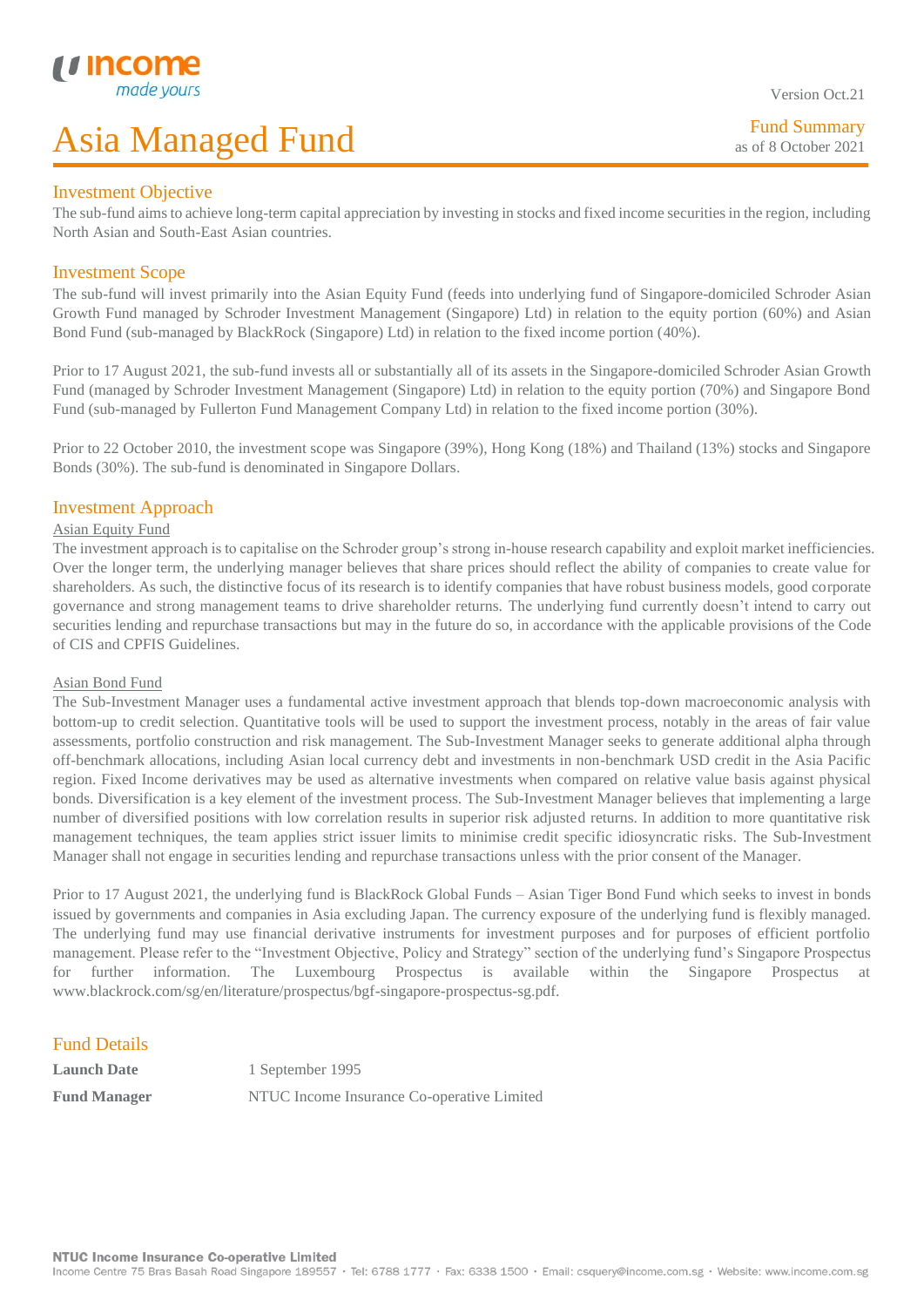

Version Oct.21

| <b>Custodian</b>                                      | The Bank of New York Mellon                                                                                                                                                                                                                                                                                                                         |  |  |  |  |
|-------------------------------------------------------|-----------------------------------------------------------------------------------------------------------------------------------------------------------------------------------------------------------------------------------------------------------------------------------------------------------------------------------------------------|--|--|--|--|
| <b>Dealing Frequency</b>                              | Every business day                                                                                                                                                                                                                                                                                                                                  |  |  |  |  |
| <b>Premium Charge</b><br><b>Annual Management Fee</b> | Please refer to "Fees and Charges" in section 4 of the Product Summary for ILP.<br>1.0% p.a. The Annual Management Fee is not guaranteed and may be reviewed from time to time.<br>However, it shall not exceed 2.0% of the sub-fund balance at any point of time.<br>The annual management fee will be 1.30% p.a. from 17 August 2022.             |  |  |  |  |
| <b>Inclusion in CPFIS</b>                             | Yes (CPF OA and CPF SA)                                                                                                                                                                                                                                                                                                                             |  |  |  |  |
| <b>CPFIS Risk Classification</b>                      | Medium to High Risk, Narrowly Focused – Regional – Asia                                                                                                                                                                                                                                                                                             |  |  |  |  |
| <b>Structure</b>                                      | Single Fund. The units in the sub-fund are not classified as Excluded Investment Products                                                                                                                                                                                                                                                           |  |  |  |  |
| <b>Benchmark</b>                                      | 60% MSCI AC Asia ex Japan Index in Singapore Dollars<br>40% JP Morgan Asia Credit Investment Grade Index (SGD Hedged)<br>The combined benchmark is the reflective of the investment scope of the sub-fund<br>Prior to 17 August 2021<br>70% MSCI AC Asia ex Japan Index in Singapore Dollars<br>30% Markit iBoxx ALBI Singapore Government 3+ Index |  |  |  |  |
| <b>Subscription Method</b>                            | Cash / SRS / CPF OA / CPF SA                                                                                                                                                                                                                                                                                                                        |  |  |  |  |
| <b>Financial Year End</b>                             | 31 December                                                                                                                                                                                                                                                                                                                                         |  |  |  |  |

### Past Performance (as of 30 June 2021)

|                          | 1-month | 3-month | 6-month 1-year |       | $3$ -year <sup><math>\wedge</math></sup> | 5-year <sup>^</sup> | 10-vear $^{\wedge}$ | <b>Since</b><br>$incention^{\wedge}$ |
|--------------------------|---------|---------|----------------|-------|------------------------------------------|---------------------|---------------------|--------------------------------------|
| <b>Asia Managed Fund</b> | 0.81    | 1.46    | 3.21           | 25.76 | 10.28                                    | 13.45               | 9.04                | 6.71                                 |
| <b>Benchmark</b>         | 1.07    | 3.26    | 4.09           | 21.86 | 9.87                                     | 11.06               | 6.73                | 6.14                                 |

Changes to benchmarks during the life of the sub-fund: Since inception to Feb 97 - 33.33% DBS 50, 33.33% KLCI, 33.33% Singapore 3-Month Deposit rate; Since Mar 97 to Mar 99 - 25% DBS 50, 25% KLCI, 10% SET, 40% Singapore 3-Month Deposit rate; Since Apr 99 to Mar 2000 - 45% FTSE STI, 20% HSI, 15% SET, 20% UOB Long Bond Index; Since 1 Apr 2000 to 21 Oct 2010 - 39% FTSE STI, 18% HSI, 13% SET, 30% UOB Long Bond Index; Since 22 Oct 2010 to 31 May 2017 - 70% MSCI AC Asia ex-Japan Index in Singapore Dollars, 30% UOB Long Bond Index; Since 1 June 2017 to 16 August 2021 – 70% MSCI AC Asia ex Japan Index in Singapore Dollars, 30% Markit iBoxx ALBI Singapore Government 3+ Index;

With effect from 17 August 2021, the benchmarks 70% MSCI AC Asia ex Japan Index in Singapore Dollars + 30% Markit iBoxx ALBI Singapore Government 3+ Index are replaced by 60% MSCI AC Asia ex Japan Index in Singapore Dollars + 40% JP Morgan Asia Credit Investment Grade Index (SGD Hedged) due to the change of the fund structure and investment scope.

The returns are calculated using bid-to-bid prices, in Singapore Dollar terms, with dividends and distributions reinvested. Source: Bloomberg and Factset, as of end June 2021.

^Returns above one year are annualised. Past performance is not indicative of future performance. Fees & charges payable through deduction of premium or cancellation of units are excluded from this calculation.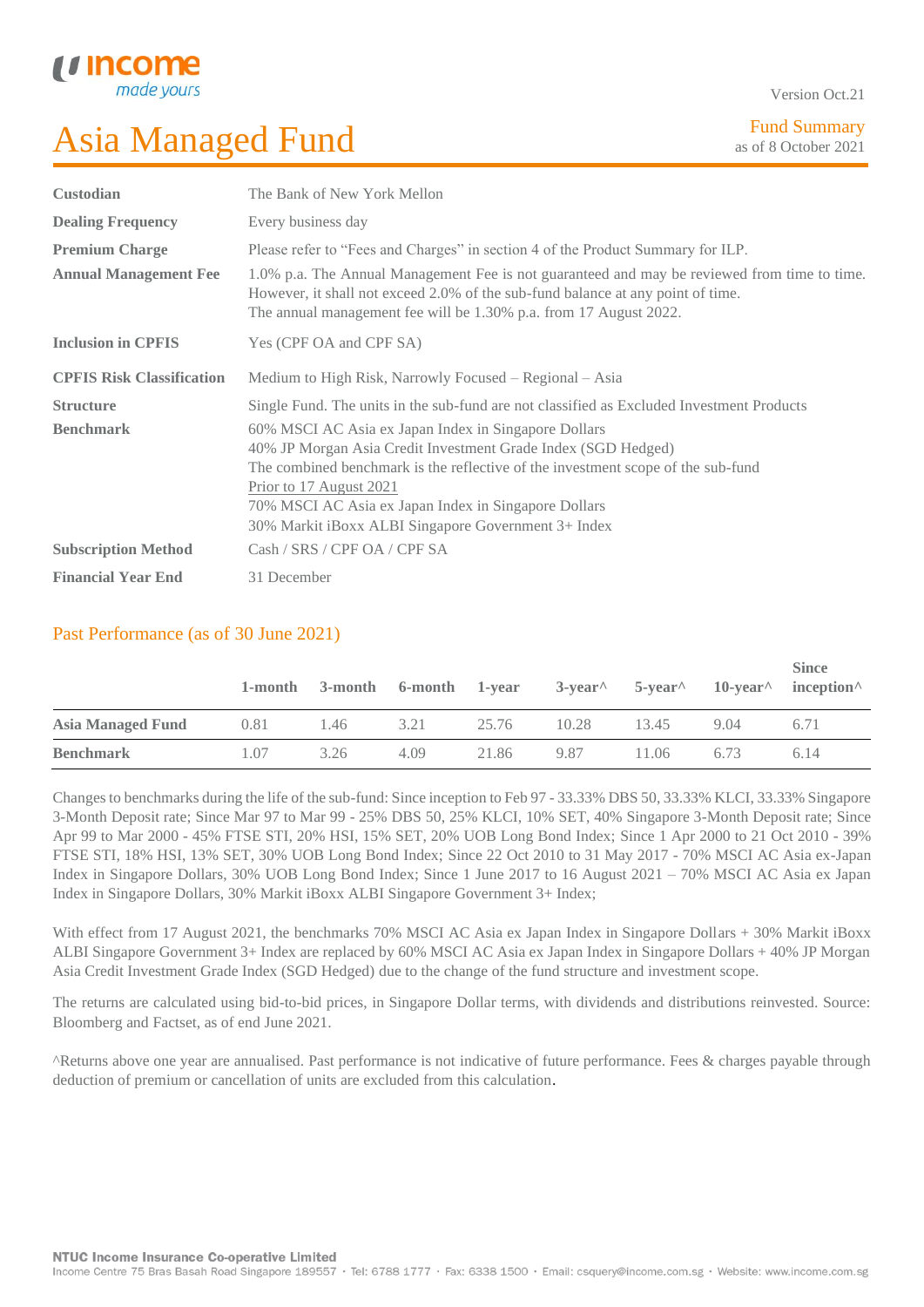Fund Summary as of 8 October 2021

#### Fund Manager

L

NTUC Income Insurance Co-operative Limited is the Investment Manager of the sub-fund. The sub-fund consists of Asian Equity Fund which invests significantly in the Schroder Asian Growth Fund managed by Schroder Investment Management (Singapore) Ltd as well as Asian Bond Fund which is sub-managed by BlackRock (Singapore) Limited.

Further information on the Asian Equity Fund and Asian Bond Fund can be found in the Product Highlights Sheet and Fund Summary on our website www.income.com.sg/fund/coopprices.asp.

#### **NTUC Income Insurance Co-operative Limited (Income)**

Income was established in 1970 to make essential insurance accessible to all Singaporeans. Today, Income is the leading composite insurer in Singapore offering life, health and general insurance. Our wide network of financial advisers and partners provide valueadded financial advisory that complements today's digital-first landscape, offering insurance products and services that serve the protection, savings and investment needs of customers at different stages and across all segments of society.

As of 31 December 2020, Income had S\$45.91 billion in assets under management. Our financial strength and diversified investment portfolio are reflected by our strong credit ratings and predicated on our core investment philosophy of value, prudence and discipline. Income is regulated by Monetary Authority of Singapore.

#### **Schroder Investment Management (Singapore) Ltd (Schroder)**

Schroder Investment Management (Singapore) Ltd is the manager of the underlying fund and it is part of the Schroder group ("Schroders"). Schroder is incorporated in Singapore and regulated by Monetary Authority of Singapore. Schroder has been managing collective investment schemes and discretionary funds since 1992.

Schroders is a leading global asset management company, whose history dates back over 200 years. The group's holding company, Schroders Plc is and has been listed on the London Stock Exchange since 1959. Assets under management totalled £574.4 billion (as of 31 December 2020). Schroders' aim is to apply their specialist asset management skills in serving the needs of their clients worldwide. With one of the largest networks of offices of any dedicated asset management company, and over 568 investment professionals covering the world's investment markets, they offer their clients a comprehensive range of products and services.

#### **BlackRock (Singapore) Limited**

BlackRock (Singapore) Limited is domiciled in Singapore and regulated by Monetary Authority of Singapore. BlackRock (Singapore) Limited is a wholly owned subsidiary within the BlackRock Group and has been managing collective investment schemes or discretionary funds since 2001. As of 31 December 2021, BlackRock's assets under management total US\$8.68 trillion in assets on behalf of investors worldwide.

#### Risks

#### **Key Risks**

Income's ILP sub-funds are intended for long-term investment, it is not suited for any short-term speculation. You should not expect to obtain any short-term gains from investing in Income's ILP sub-funds. It is important that your investment suit your risk appetite. You may wish to consult your financial adviser before investing in any ILP sub-fund.

The securities and instruments in which the sub-fund may invest are subject to market fluctuations and other risks inherent in such investments and there can be no assurance that any appreciation in value will occur.

You should be aware that past performance is not indicative of future performance. The value of the units may rise or fall as the performance of the sub-fund changes.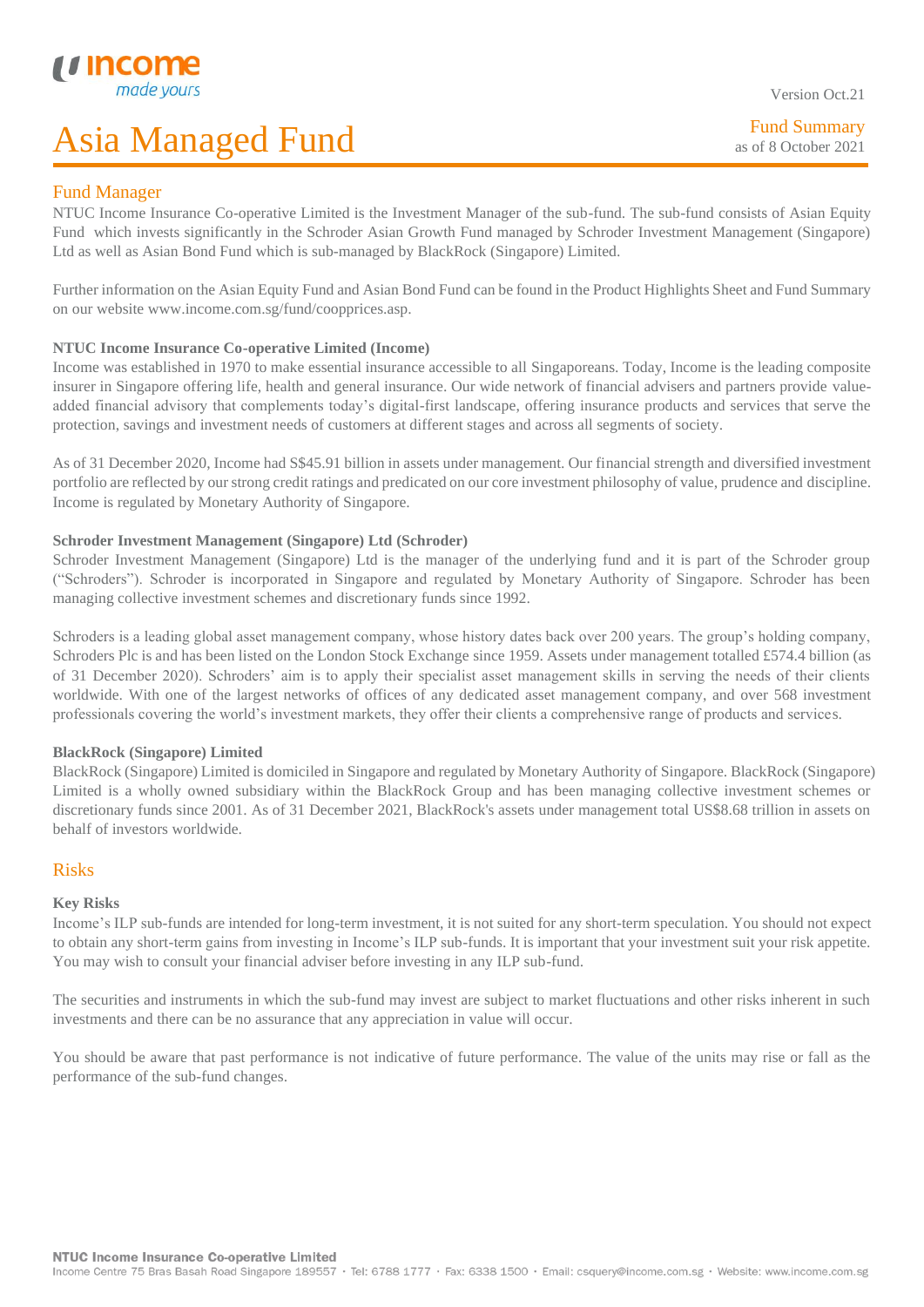Version Oct.21

L The risk factors may cause you to lose some or all of your investments. A description of the major risks is provided below. This is not an exhaustive list of risks.

### **Market and Credit Risks**

You are exposed to market risks. The value of investments by the sub-fund may go up and down due to changing economic, political or market conditions, or due to an issuer's individual situation.

You are exposed to currency risks. Changes in exchange rates between currencies or the conversion from one currency to another may cause the value of the underlying fund's investments to diminish or increase. Currency exchange rates may fluctuate significantly over short periods of time. The Sub-Investment Manager will actively hedge the foreign currency exposure in order to manage the currency risk, but will not knowingly leverage in the foreign currency exposure.

You are exposed to interest rate risks. The sub-fund's investment in debt securities may be subject to the risk of interest rate fluctuations which may cause the price of debt securities to go up or down. In general, as nominal interest rates rise, the value of fixed income securities is likely to fall.

You are exposed to credit risks. The value of the sub-fund will be negatively affected if the issuer or guarantor of a fixed income instrument, or counterparty to a derivative contract, is unable or unwilling to meet its financial obligations.

You are exposed to sovereign debt risks. The sub-fund may invest in bonds issued or guaranteed by governments or authorities, which may involve political, economic, default or other risks.

You are exposed to emerging markets risks. Emerging markets will generally be subject to greater political, legal, counterparty and operational risks.

You are exposed to foreign investment restriction risks. Some countries prohibit or restrict investment, or the repatriation of income, capital or the proceeds from the sale of securities. The sub-fund may incur higher costs investing in these countries. Such restrictions may delay the investment or repatriation of capital of the sub-fund.

#### **Liquidity Risks**

You are exposed to liquidity risks. There is no secondary market for the sub-fund. All redemption requests should be made to the Manager. In exceptional circumstances, the sub-fund's investment in the underlying fund may not be readily redeemable.

### **Product-Specific Risks**

You are exposed to equity risks. The underlying fund may invest in stocks and other equity securities and their derivatives which are subject to market risks that historically have resulted in greater price volatility than that experienced by bonds and other fixed income securities.

You are exposed to foreign securities risks. Investments in foreign securities are subject to numerous risks resulting from market and currency fluctuations, future adverse political and economic developments, the possible imposition of restrictions on the repatriation of currency or other governmental laws or restrictions, reduced availability of public information concerning issuers and the lack of uniform accounting, auditing and financial reporting standards or of other regulatory practices and requirements comparable to those applicable to companies in the investor's domicile. In addition, securities of companies may be illiquid and their prices volatile and, with respect to certain countries, the possibility exists of expropriation, nationalisation, exchange control restrictions, confiscatory taxation and limitations on the use or removal of funds, or other assets, including withholding of dividends.

You are exposed to derivatives risks. The sub-fund may invest in derivatives instruments including futures, options, forwards, swaps or credit derivatives for purposes of hedging and/or efficient portfolio management. Derivatives involve risks different from, and, in some cases, greater than, the risks presented by more traditional securities investments. The usage of derivatives may negatively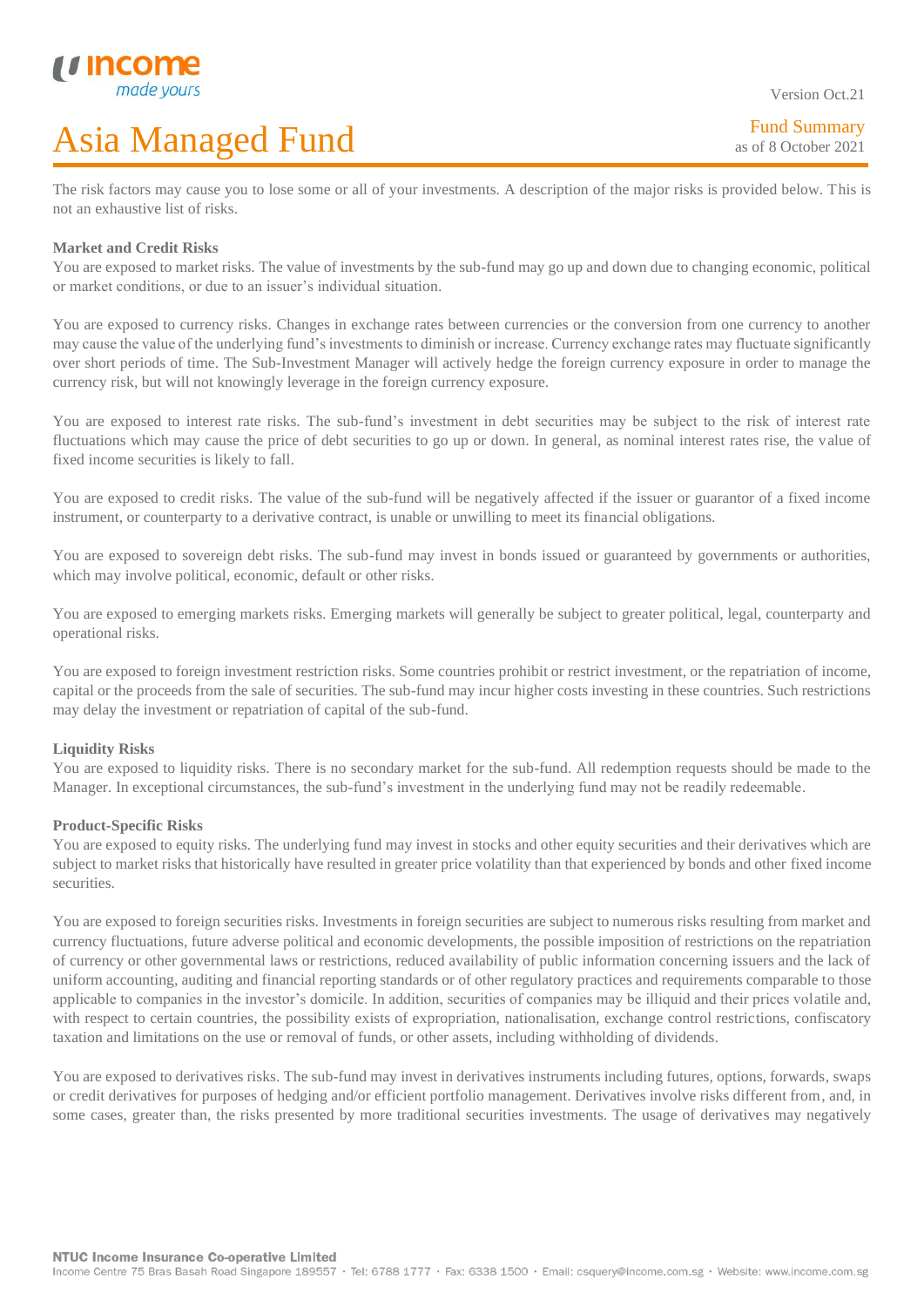L

# Asia Managed Fund

Version Oct.21

impact the value of the sub-fund. The sub-fund's exposure to financial derivatives or embedded financial derivatives will be calculated in accordance with provisions of the Code on Collective Investment Schemes. The Manager will ensure that the risk management and compliance procedures are adequate and have been or will be implemented and that it has the necessary expertise to manage the risks relating to the use of financial derivatives.

You are exposed to risks associated with investing through the Shanghai-Hong Kong Stock Connect and Shenzhen-Hong Kong Stock Connect. The underlying fund may invest in China A-Shares of mainland China through the Shanghai-Hong Kong Stock Connect and/or the Shenzhen-Hong Kong Stock Connect. The current regulations relating to the Stock Connect are untested and subject to change which may have potential retrospective effects.

You are exposed to high yield risks. The sub-fund may be subject to greater levels of interest rate, credit and liquidity risks than funds that do not invest in such securities.

### Expense and Turnover Ratio

#### **Asia Managed Fund**

|                        | <b>Expense Ratio</b> | <b>Turnover Ratio</b> |
|------------------------|----------------------|-----------------------|
| As of 31 December 2020 | $1.22\%$             | 16.32%                |
| As of 31 December 2019 | $1.22\%$             | 9.31%                 |

Please refer to the Fund Summary of Asian Equity Fund and Asian Bond Fund for details on the turnover and expense ratios.

Expense ratio does not include (where applicable) charges for insurance coverage, brokerage and other transaction costs, performance fee, foreign exchange gains or losses, front or back end loads arising from the purchase or sale of collective investment schemes and tax deducted at source or arising out of income received.

### Soft Dollar Commission or Arrangement

#### **Income**

The Manager does not retain for its own account, cash or commission rebates arising out of transactions executed in or outside Singapore. The Manager also does not receive soft dollars for the sub-fund.

More Information can be found in the respective Fund Summary of Asian Equity Fund and Asian Bond Fund.

### Conflicts of Interest

#### **Income**

As the Manager of various Income ILP sub-funds and insurance funds, we may from time to time have to deal with competing or conflicting interests between these sub-funds/insurance funds. However, we will use all reasonable endeavours to act fairly and in the best interest of the sub-fund. We will conduct all transactions with or for the sub-fund on an arm's length basis. The Manager has in place policies and procedures to monitor and mitigate conflicts of interests which may arise in the management of these sub-funds. We believe that these policies and procedures are reasonably designed to ensure that portfolio management decisions are made in the best interest of the sub-fund and each sub-fund is treated fairly, regardless of the existence of any conflict.

More Information can be found in the respective Fund Summary of Asian Equity Fund and Asian Bond Fund.

NTUC Income Insurance Co-operative Limited